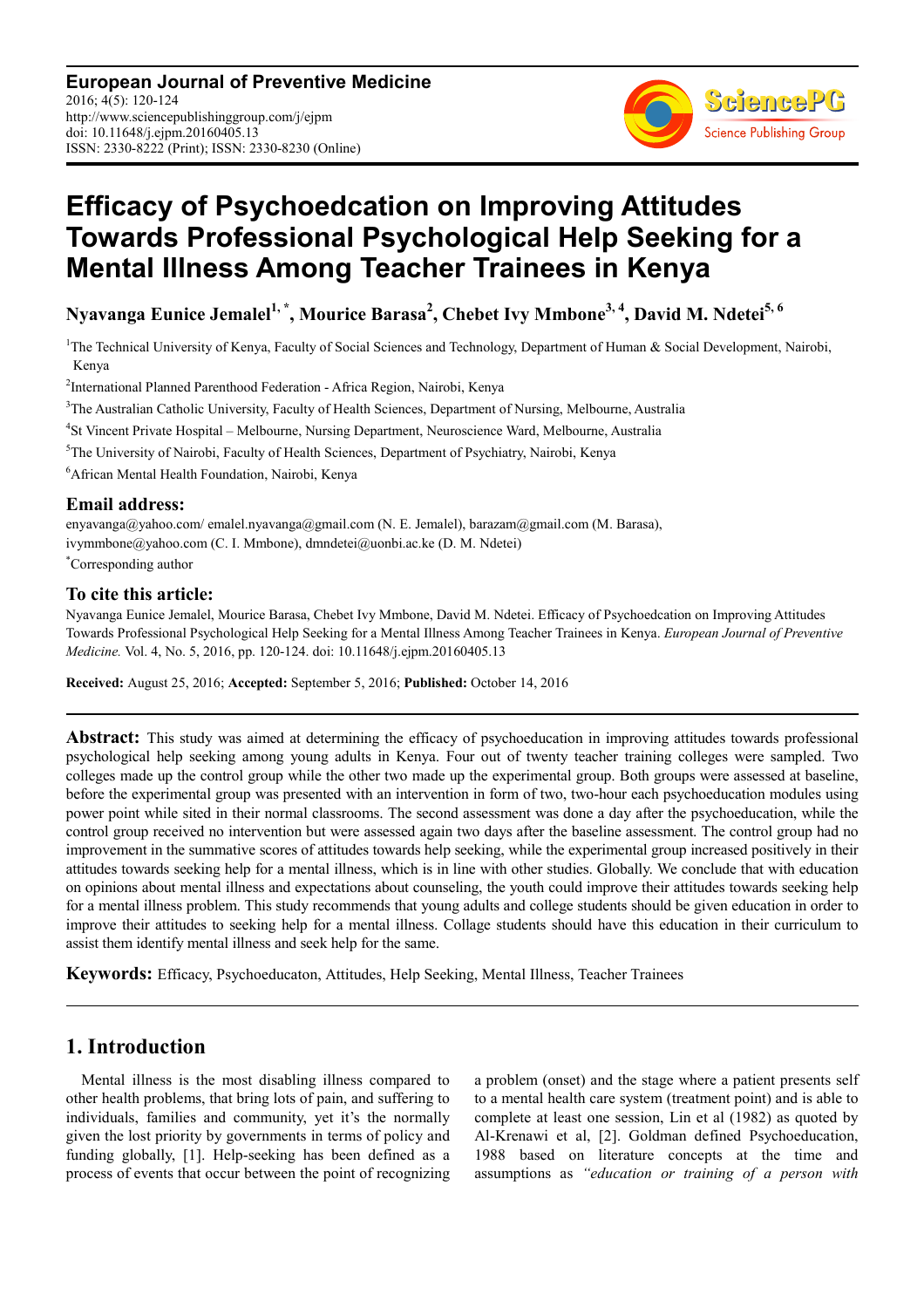*psychiatric disorders in subject areas that serve the goals of treatment and rehabilitation…."* [3]. This program has been used among college students [4] and other communities [5], [6], [7] to positively change attitudes towards mental illness and help seeking globally.

#### *1.1. Help Seeking Patterns in Africa*

There is lack of literature on help seeking in Africa. African communities in West Africa have been found to prefer spiritual healers, and traditional healers compared to western medicine, [8]. Furthermore a number of barriers that include stigma, lack of knowledge on how mental illnesses are treated among other barriers bar individuals from seeking for help, [9].

## *1.2. Attitudes Towards Professional Psychological Help Seeking Among Young Adults*

Mental illnesses strike individuals between 14-24 years of age [10], [11], [12], yet studies have found that some of these individuals who are likely to be in college do not seek help for lack of knowledge of services available, [13], *and* negative attitudes towards help seeking, [14]. Teaching practice (known as practicum) was found increase teacher trainee stressors and burnout, [15].

#### *1.3. Justifications and Significance of Study*

## *1.3.1. Justification*

Nyavanga and Barasa, [16] found out that public primary teacher trainees in Kenya hold negative attitudes towards professional psychological help seeking for a mental illness. They recommended that psychoeducation to be given to young adults to improve help seeking. In addition*,* [17] found out that individuals with mental illness do not in most cases comply with psychotropic drugs due to basic beliefs and expectations. They recommended that psychoeducation of mental illness and expectations of treatment should be included in preparing community in order to improve attitudes towards seeking professional help for a mental illness. A psychoeducational programme is a recommendable because it increases individuals' knowledge of mental health problems, and increased both positive attitudes towards help seeking and supportive behaviours towards individuals with mental health problems, [18].

#### *1.3.2. Significance*

Teachers have an important influence on the community around them especially in the rural areas in most developing countries; and if they have positive attitudes towards professional psychological help seeking, they are likely to influence the community towards the same. Jorm, [19] identified that there was lack of knowledge of help-seeking options, treatment modalities available in community and first aid skills for the community that support those affected by mental illness, globally. Giving teachers literacy on opinions about mental illness and expectations about counseling for a mental illness, would a go along way to reach the community through the students, to the parents as well.

# **2. Methods**

## *2.1. Overall Objective*

This study aimed as determining the effectiveness of psychoeducaion in improving attitudes towards professional psychological help seeking among young adults in public primary teacher trainees in Kenya.

#### *2.2. Settings and Study Population*

This study adapted a convenience sampling method to identify four colleges out of the twenty existing public primary school teacher-training colleges in Kenya. This method was found appropriate for this research because it was learned that these trainees were recruited using a quota system nationally. Based on the lists from the Ministry of Education enrollment, (the Statistics Department) the effective trainee population from the sampled colleges was estimated at 3,400 out of the national approximately 17,000. This study was part of a larger longitudinal quasi-<br>experimental (intervention) study, "The Effects of experimental (intervention) study, *"The Effects of Psychoeducation on Attitudes towards mental Health Seeking Behavior Among Students of Primary School Teachers in Training Colleges in Kenya".* 

All participants who consented to take part in the study were recruited to increase generalizability of the findings. These authors assumed that the primary teacher trainees would understand the working of the ATPPHS Scale and would be honest and accurate in their responses to the questionnaires. We presented 2925 questionnaires to the participants present at the college at the time of study and 2777 forms were collected fully filled, a response rate of 94.32%.

## *2.3. Participants*

These participants were teacher trainees training in public colleges. They were of ages between 18 to 35 years, and had completed Kenya Secondary School Education with a grade C and over. These participants were training for two years, with two months of practicing teaching in local primary schools. They would qualify for a teaching certificate (P1) to teach in a primary school.

#### *2.4. Ethical Considerations*

The Kenyatta National Hospital jointly with The University of Nairobi (KNH-UON-EC) that sets forth research ethics concerning health research in Kenya approved this study. With the approval, we got permission to do the study from the Ministry of Education, since we were studying trainees. This authority and permission were used to get assistance from the college principals in arranging data collection. We explained clearly to both the college principals and the participants the purpose, plan and the implications of the study. The participants were informed that the study was voluntary with no monetary benefits and any of them would pull out of the study without any penalty. These participants were also told that their data would be kept confidentially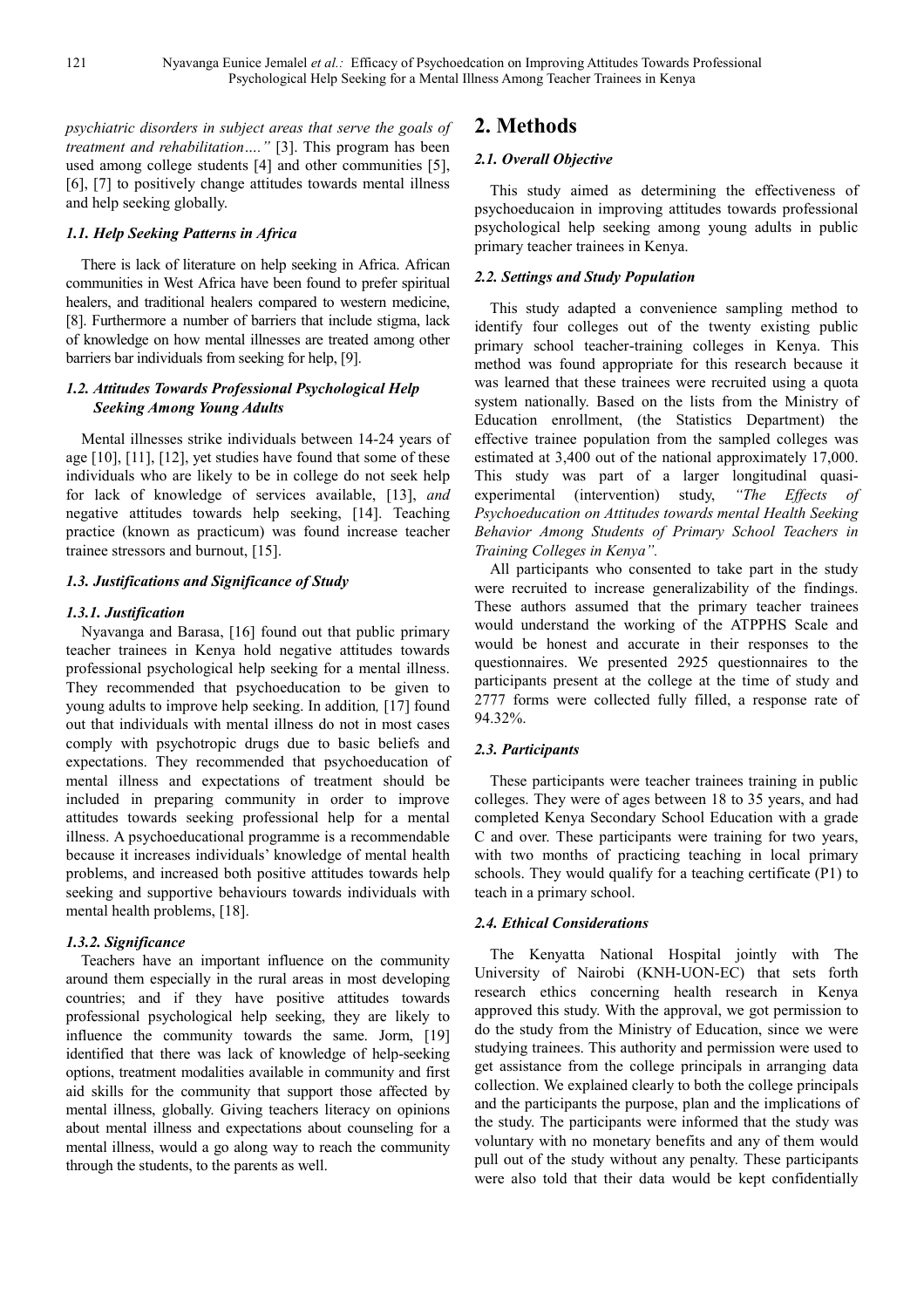#### *2.5. Measures*

The participants' completed questionnaire packet composed of demographic characteristics items and Attitudes Towards Professional Psychological Help Seeking (ATPPHS) by Fisher and Turner, 1970 [20]. The demographic scale asked participants their age, gender, the year of study and marital status.

#### *2.6. Attitudes Towards Professional Psychological Help Seeking Scale*

This scale measures individual's attitudes towards seeking psychological help for a mental illness, as well as that willingness to seek help. This Scale contains 29 items that are answered in a four point Likert scale format thus: 1= Strongly Disagree and 4= Strongly Agree. The scale has 18 items that indicate negative attitudes, but were reverse scored so that the total score (which is between 29-116) became positive. The higher the score, the more positive attitudes, while the lower the scores the more negative the attitudes. This study introduced a few changes to replace the terms "psychiatrist" and "psychiatric" with "counselors" and "psychologists" respectively, that adapted Salim's study [21].

This scale measures attitudes in a four main sub-scales of (1) Recognition of Personal Need for Psychological Help (RECOG), (2) Tolerance of the Stigma Associated with Psychological Help (STIGMA), (3) Interpersonal Openness Regarding Ones Problems (OPEN) and (4) Confidence in the Mental Health Professional (CONFID)

#### *2.7. Procedure*

All procedures put up in accordance to the American Psychological Association (APA) in research with human participants were followed. The participants' were met at the college during normal college day, at an assembly and the purpose, plan and implication of the study was explained. The measures were presented to them in their normal classrooms with two classes put together of about 90 to 100 students sited together. The research assistants explained how to fill the questionnaires and stayed in each class to answer any questions the participants had.

#### *2.8. Psychoeducation Modules*

The psychoeducation was made up of two sessions thus: (1) opinions about mental illness and (2) expectations about counseling for a mental illness of about two hours each with question and answer that lasted for between30 minutes to 45 minutes each.

#### *2.8.1. Opinions About Mental Illness*

This module educated the participants on what is mental health, and mental illness, prevalence of mental illness, effects of mental illness, causes, symptoms, risk factors of mental illness among college students, relationship of mental illness to gender, age, social economic factors, substance abuse, and violence, treatment and mental health professionals, and myths about mental illness.

#### *2.8.2. Expectations About Counseling*

This module educated these participants on what is counseling, benefits of counseling components of counseling process, diagnostic process, and Termination process.

#### *2.9. Data Management And Analysis*

Collected data was coded and entered into the computer before the use of Social Package for Social Sciences (SPSS) Version 19.0 was used to analyze data. An independentsamples t-test was conducted to compare attitudes towards help seeking score at baseline and second assessment between the control and the experimental group.

## **3. Results**

Effectiveness of psychoeducation (Comparing if there is any change observed before and after psycho education)



*Figure 1. Changes of Summative Mean Scores of ATPPHS Of the Control and Experimental Groups.* 

Figure one shows the trend of summative mean scores of Attitudes towards professional psychological help seeking for a mental illness among the control group and the experimental group at baseline and after the intervention in the experimental group. The scores for the control group remain the same, while that for the experimental group improves greatly, fig 1.

There was no a significant difference in the summative scores of attitudes towards professional psychological help seeking at baseline;  $(M= 62.85, SD=6.44)$  and at the second assessment;  $(M=63.16. SD=6.35)$ ;  $t(2,498) = -1.189$ ,  $p =$ 0.234), among the control group

However, there was a significant (not a significant) difference in the summative scores of attitudes towards professional psychological help seeking at baseline among the experimental group;  $(M= 62.04, SD=6.30)$  and at the second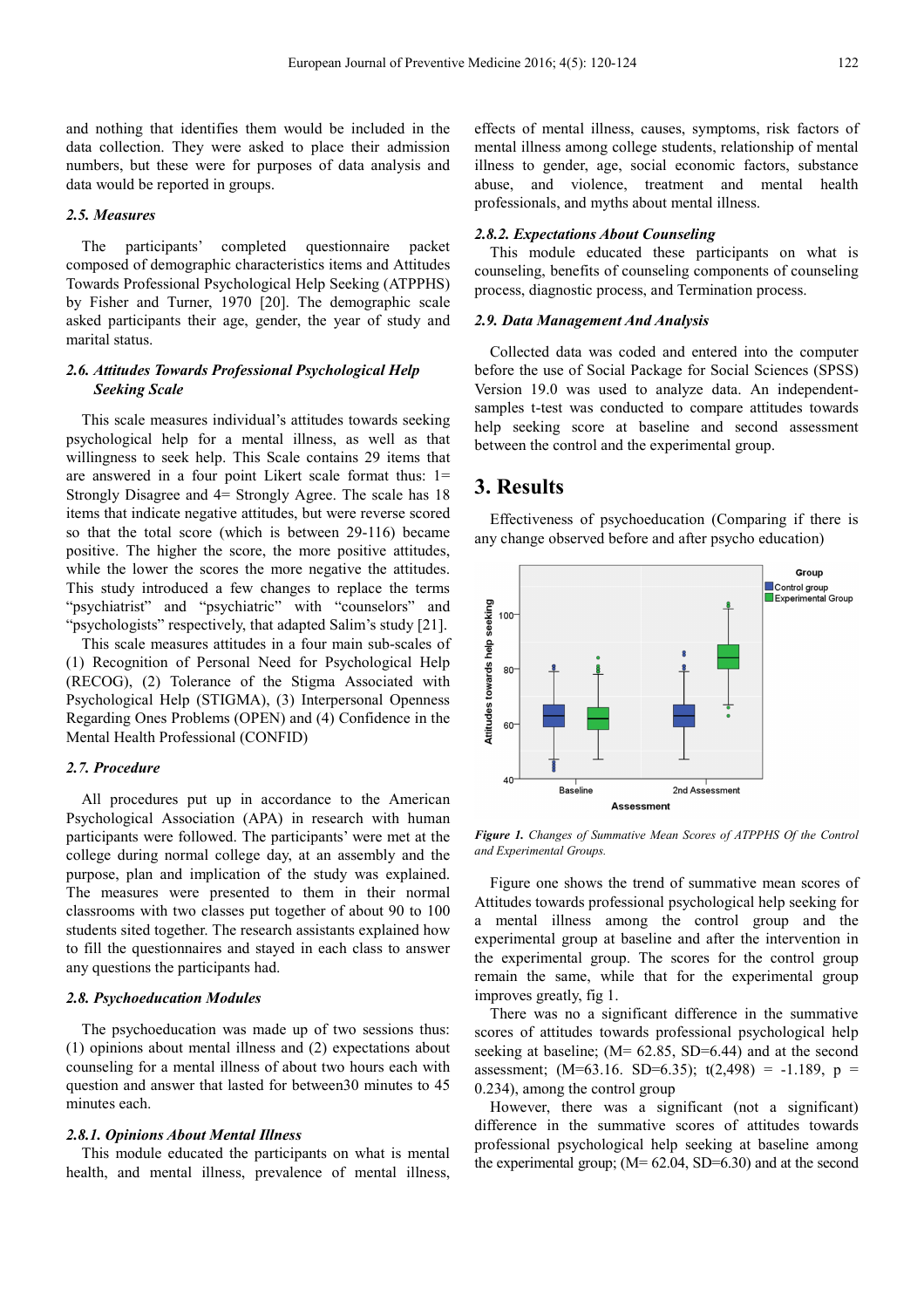assessment (M=84.5, SD=6.59);  $t(2,904) = 93.95$ ,  $p = 0.000$ ).

These results indicate that the ATTPPHS summative scores remained uniform in the control group at the two levels of assessment while there was a significant change in the scores among the experimental group. The mean ATTPPHS summative scores at the  $2<sup>nd</sup>$  assessment immediately after psycho-education significantly improved after the psycho

education as it was higher than at the baseline, as seen in diagram 1 above and Table 1 below. This result indicates that the intervention of psychoeducation on opinions about mental illness and expectations about counseling significantly improved attitudes towards professional psychological help seeking among these participants.

*Table 1. Shows comparison of summative ATPPHS scores of the Control and Experimental Group.* 

| <b>Group and Assessment</b> |                | N    | Mean  | <b>Std. Deviation</b> | <b>Std. Error Mean</b> |          | Sig. (2-tailed) |
|-----------------------------|----------------|------|-------|-----------------------|------------------------|----------|-----------------|
| Control group               | Baseline       | 1297 | 62.85 | 6.44                  | 0.18                   | $-1.189$ | .234            |
|                             | 2nd Assessment | 1203 | 63.16 | 6.35                  | 0.18                   |          |                 |
| Experimental Group          | Baseline       | 1480 | 62.04 | 6.30                  | 0.16                   | $-93.95$ | .000            |
|                             | 2nd Assessment | 426  | 84.50 | 6.59                  | 0.17                   |          |                 |

# **4. Discussion**

This study aimed to determine the efficacy of psychoeducation on the attitudes towards seeking help for a mental illness. The experimental group, which was similar to the control group, improved significantly in their attitudes towards seeking help for a mental illness. This study results are consistent with other findings among various groups globally. Kelly et al, [22] in an Australian study of improving mental health literacy in order to facilitate an early intervention for mental disorder found out that in order to improve attitudes to seeking professional help for a mental illness, mental health literacy is an important strategy. Similarly, Watson et al [23] in a study in the US pointed out that a brief educational program increased attitudes towards help seeking and willingness to seek help significantly. In addition a systematic review by Wei et al [24] found out that most of the 27 articles reviewed claimed mental health literacy programs in schools improved health seeking behavior for a mental health problem. However, studies have also reported that school programs meant for educating young people on mental health and mental illness did not positively change intentions to seek help among that group in Australian Capital Territory.

Including education of mental illness to student curriculum has also been found to improve attitudes towards seeking professional help for a mental illness. Wahl, et al [25] reported that teaching a curriculum known as "breaking the silence" that teachers the next generation about mental illness, increase more accepting attitudes towards help seeking for a mental illness, even with a very short term education.

Psychoeducation for individuals with mental illness improves adherence to medication. Zhao, et al, [26] in a study of a brief psychoeducation among persons with serious mental illness, improved with adherence to medication.

Family psychoeducation has been found to positively improve the adherence to medication. A study of 30 controlled trials of family psychoeducation, Layman et al [27], concluded that when psychoeducation is provided for family with a mentally ill person, adherence to medication and reduced relapses improved among others.

These positive findings indicate that educating young adults on mental illness and expectations about counseling is an important component in positively improving attitudes towards professional psychological help seeking for a mental illness. In addition it enhances the Western world concepts of participants knowledge on causes and treatment of mental illness.

These results indicate that education can be used to remove African beliefs of causes and treatment of mental illness and reduce barriers to seeking professional help for a mental illness. It would go along way to help this community to accept that mental illnesses just like other illnesses can be treated using western models.

This study therefore recommends that college students should include mental health training and expectations about counseling to college curriculums to help African populations change attitudes towards help seeking for a mental illness.

# **5. Conclusion**

A brief psychoeducation on mental illness and expectations about counseling for a mental illness significantly improves attitudes towards help seeking for a mental illness among young adults. This study had a number of limitations thus: (1) the education modules were short (lasted only for two-half hours); (2) this was a self-report questionnaire, which has disadvantages of honesty, introspective ability to provide accurate response and understanding the constructs in the questionnaire; (3) this study only looked at the short-term effects of psychoeducation, therefore need to look at the long term effects that may last up to 10 months to be able to ascertain sustainability.

This study was not funded.

# **References**

[1] Whiteford, H. A., Degenhardt, L., Rehm, J., Baxter, A. J., Ferrari, A. J,. Erskine, H. E., Charlesson, F. J., Norman, R.S., Flaxman, A. R., Johns, N., Burstein, R., Murray, C. J. L., & Vos, T. (2013). Global burden of disease attributable to mental and substance use disorders: finding from the Global Burrden of Disease Study 2010. The Lancet; 382(9904): 1564-1574. doi:10.1016/S0140-6736(13)61611-6.